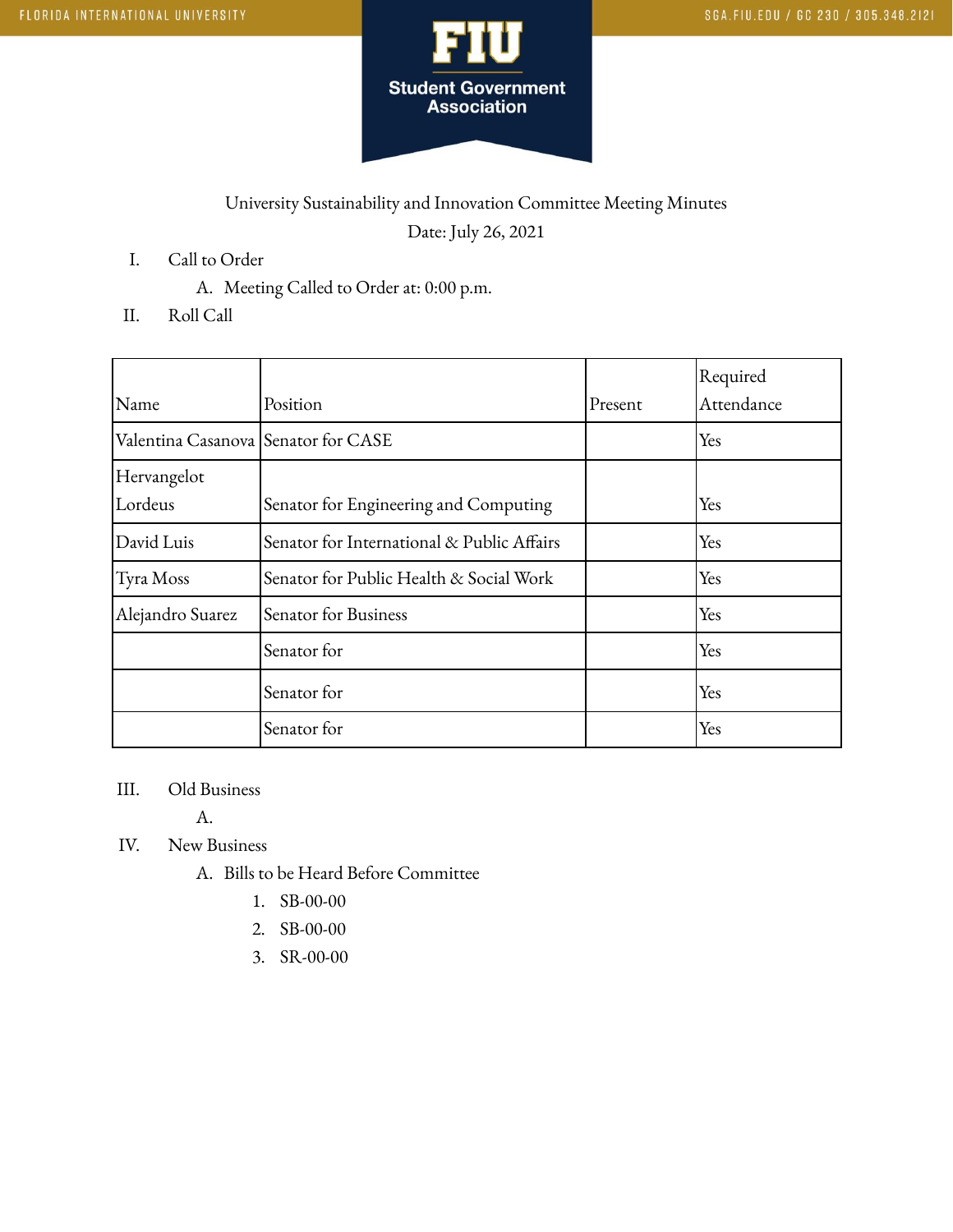## B. SB-00-00

- 1. Debate on the Bill
- 2. Vote

| Position    | Vote |
|-------------|------|
| Senator for |      |
| Senator for |      |
| Senator for |      |
| Senator for |      |
| Senator for |      |
| Senator for |      |
| Senator for |      |
| Senator for |      |

3. Vote Total

a) 0-0-0

- C. SB-00-00
	- 1. Debate on the Bill
	- 2. Vote

| Position    | Vote |
|-------------|------|
| Senator for |      |
| Senator for |      |
| Senator for |      |
| Senator for |      |
| Senator for |      |
| Senator for |      |